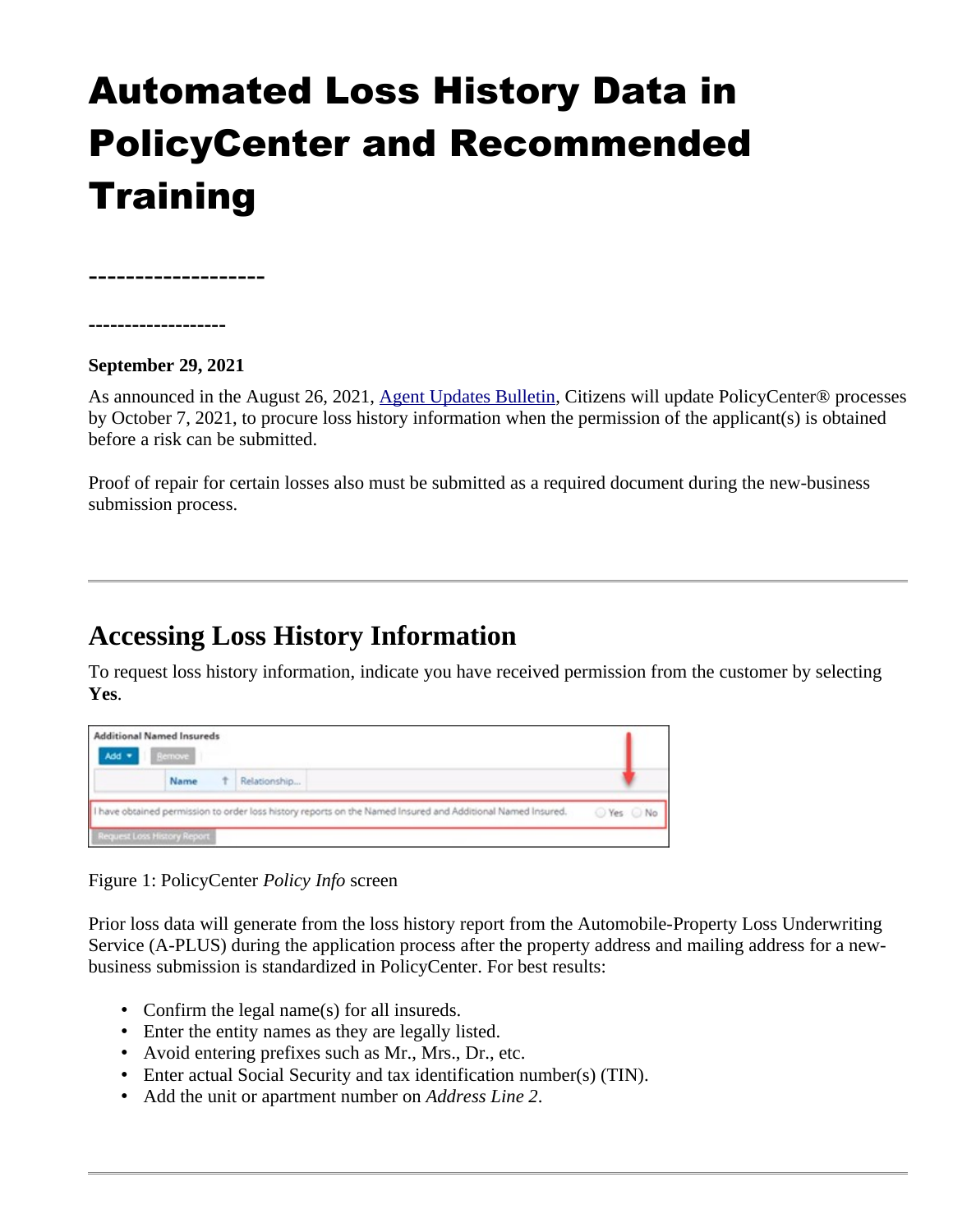# **Review and Edit Loss History Report**

Loss history data will generate for first and additional named insured based on their Social Security number or TIN, legal name, and mailing and property address.

In some cases, a loss history report could return inaccuracies or duplicates and will need to be removed from the *Prior Losses* tab.

Agents should review and discuss the loss history results with the named insured(s) and use the information to determine insurability of the submission prior to binding coverage to identify the following:

- Any potential general property condition issues
- Existing damage
- Multiple prior losses
- Inaccurate or generic entries

#### **Note**

All insured's losses within the last five years inclusive of Citizens losses, whether or not paid by insurance, at the property address of the risk, or any other location must be listed on the *Prior Loss* tab in PolicyCenter.

### **New Required Document: Proof of Prior Losses Repairs**

Proof of repair for a prior loss(es) is required if the date of loss at the property address is within 60 months of the effective date and one or more of the following scenarios apply:

- The claim is still open.
- The amount of the loss is greater than or equal to \$20,000.
- It is a sinkhole or liability type loss.
- The date of loss is within the last year.
- Two or more of the same type of loss appear on the loss history.

#### **Note**

Citizens may request proof of repair outside of these conditions.

# **Property Loss History Notice**

If an application with prior losses from A-PLUS is not submitted within 25 calendar days of the creation of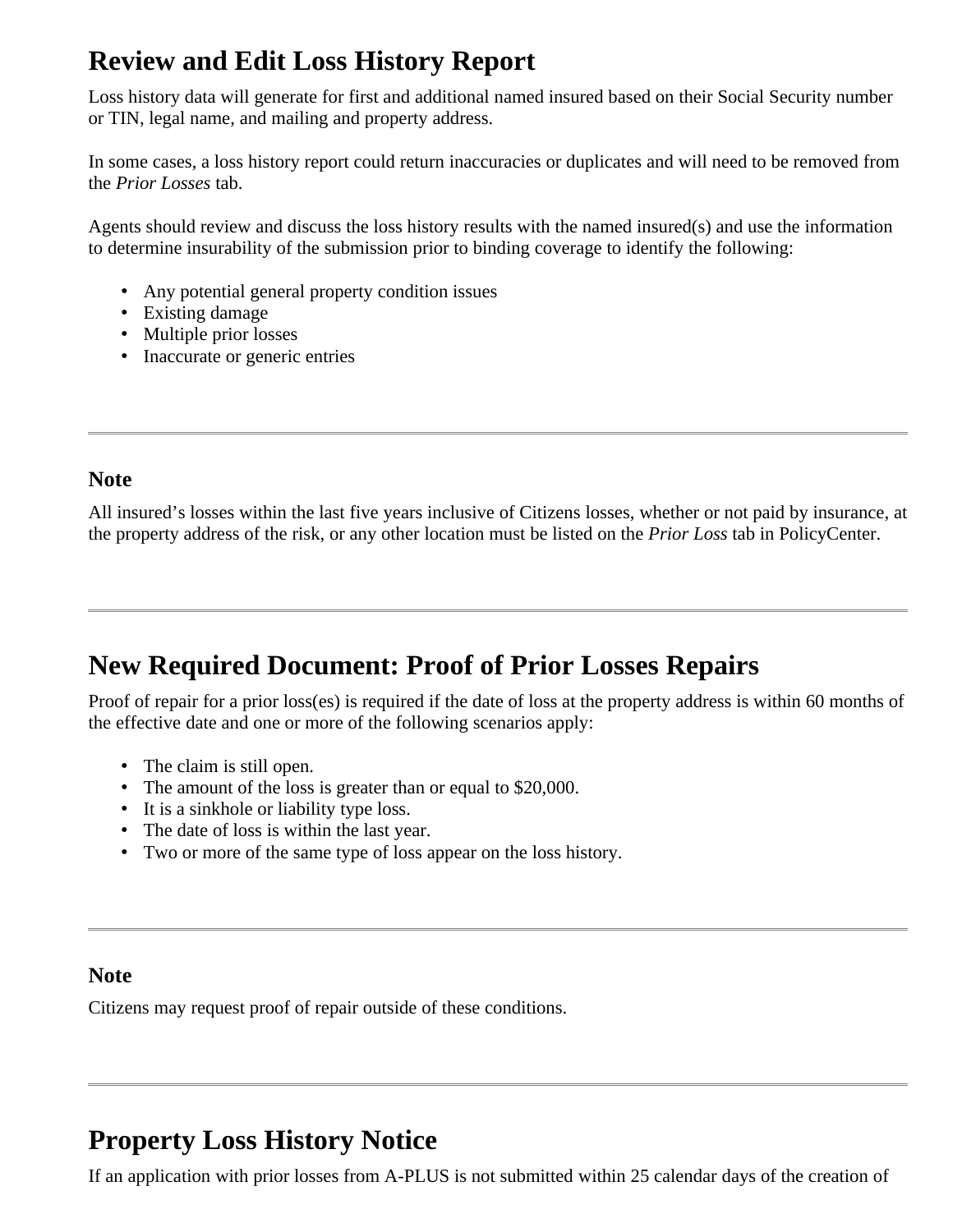the application, Citizens will send a [Property Loss History Notice](https://www.citizensfla.com/documents/20702/20066996/Property+Loss+History+Notice.pdf/abec18c0-787f-a883-c7bd-f839f1c4ca6b?t=1632493425228) to the named insured(s). If an application is withdrawn, the notice will be sent the next business day.

This notice informs the named insured(s) that their agent initiated an application on their behalf that did not result in coverage with Citizens, which may be because of the loss information contained in a consumer report supplied to Citizens by A-PLUS.

Agents can access this letter from the *Account File Documents* section of the named insured's account, and a note will be placed on the policy.

### **Performance Standards Reminder**

As a reminder, agency staff should be aware of and avoid performance violations listed on the Performance [Violations](https://www.citizensfla.com/group/agents/performance-violations) page on the *Agents* site.

### **Training and Resources**

Agents are encouraged to attend training and access resources for the loss history automation process.

The *Loss History Automation and Proof of Repair* module has been assigned to all credentialed personal lines agents and Licensed Customer Representatives (LCR). Agents are strongly encouraged to complete this training module prior to attending the webinars.

Register for the live webinars using the links below or logging in to Citizens Learning Center (CLC):

| Date and Time    | <b>Topic and Registration Link</b>                                                                  |
|------------------|-----------------------------------------------------------------------------------------------------|
| 10-11 a.m. EDT   | Tuesday, October 12 Automated Loss History Data and Proof of Repair: Frequently Asked<br>Questions  |
| $2-3$ p.m. $EDT$ | Thursday, October 14 Automated Loss History Data and Proof of Repair: Frequently Asked<br>Questions |

Follow these steps to register for any of the live webinars:

- Select one of the links above.
- If you have not already logged in, enter your own Citizens authentication gateway (CAG) credentials. The *Session Details* screen will display.
- Select **Request**. You will receive a confirmation email from [LMS@citizensfla.com.](mailto:LMS@citizensfla.com) Do *not* forward the confirmation email because the launch link will break.
- Select **Accept** to add the session to your calendar.